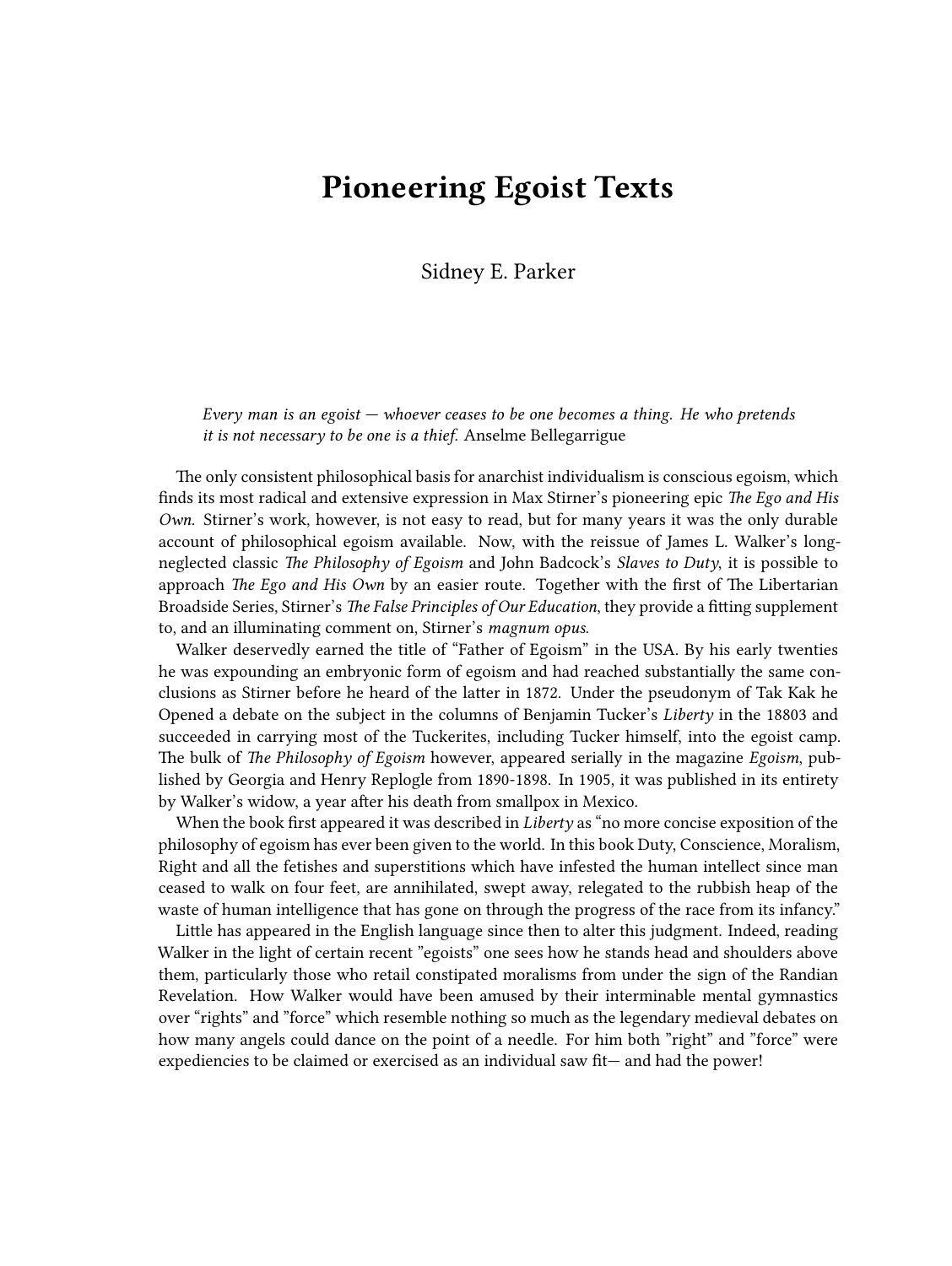In a style alternating between the magisterial and the pithy, and lit and lightened with flashes of telling eloquence, walker launches broadside after broadside at the ramparts of altruistic idealism. Every type of "supernal altruist" from the priest to the moralizing freethinker, from Nietzsche (yes, Nietzsche who wanted us to live for the Overman!) to the quasi-individualist Herbert Spencer, comes under his withering fire. I am tempted to quote from many passages in which he deftly turns the tables on the anti-egoists and shows how nearly 2,000 years of Iudeo-Christianity has covered what Stirner called "the noble nature of egoism" with the rancorous slime of the selfsacrificed, but I will content myself with only one in which Walker is replying to some of his critics writing in "libertarian papers":

Many show absolutely no understanding of Egoism. It is an affair of objective classification of acts, they suppose. Thus if I have an apple and eat it, that is Egoism, they suppose. if I give the apple to my friend, that is Altruism, they suppose. How simple! Then I, being an Egoist and liking to see some of my friends eat my apples, must not indulge this pleasure unless I can stand certain persons' charges of inconsistency. Let me give them a point: I select my friends. My apples are not for everybody to help himself. Let me give them another point: The man who eats his own apple, not because he likes it, but because he thinks it is Egoistic to eat it—not to talk of duty—is only a deluded Egoist, by which I mean that he has missed being an Egoist in the definite sense in which I am using the word in these closing chapters. As James J. Martin remarks in his foreword: Walker was one of "the giants of philosophical egoism".

Badcock's essay "Slaves to Duty" nearly suffered the same fate as Walker's book, but was saved from complete neglect by Laurance Labadie who reprinted it in 1938. First delivered as a lecture in 1894 to the London South Place Junior Ethical Society, it appeared shortly afterwards as a pamphlet. Badcock subjects the "duty" spook to a thorough investigation and after he has finished it there is not enough left to give even a modicum of consolation to the most credulous member of the Society for Psychical Research.

Since I have written the Introduction to this corrected and annotated edition I will leave it at that— adding, however, that the appendix is a much needed reprint of John Beverley Robinson's little 1915 masterpiece " Egoism"- I doubt if anyone else has surpassed Robinson in compressing so much about egoism into just four pages.

The fourth of the Libertarian Broadside Series consists of three of Benjamin Tucker's most pertinent essays: "State Socialism and Anarchism", "The Attitude of Anarchism Towards Industrial Combinations" and the personal, little-known, "Why I Am An Anarchist". For anyone wanting to grasp the salient ideas of Tucker's interpretation of anarchism, these essays can be recommended. Tucker was a stylish writer and always presented his case with impeccable polish.

The essays are preceded by an outstanding Introduction by James J. Martin, which, for me, was the most important part of the booklet: particularly since Martin is the greatest living "authority" on Tucker's life and ideas.

After paying tribute to Tucker's intellectual eminence and literary ability, Martin goes on to consider the relevance of Tuckerism today. This is a crucial question for anarchist individualists, since Tucker and his contemporaries not only lived, as Martin puts it, in a "mainly stable world State system at the height of the era of world colonialism", but were necessarily strangers to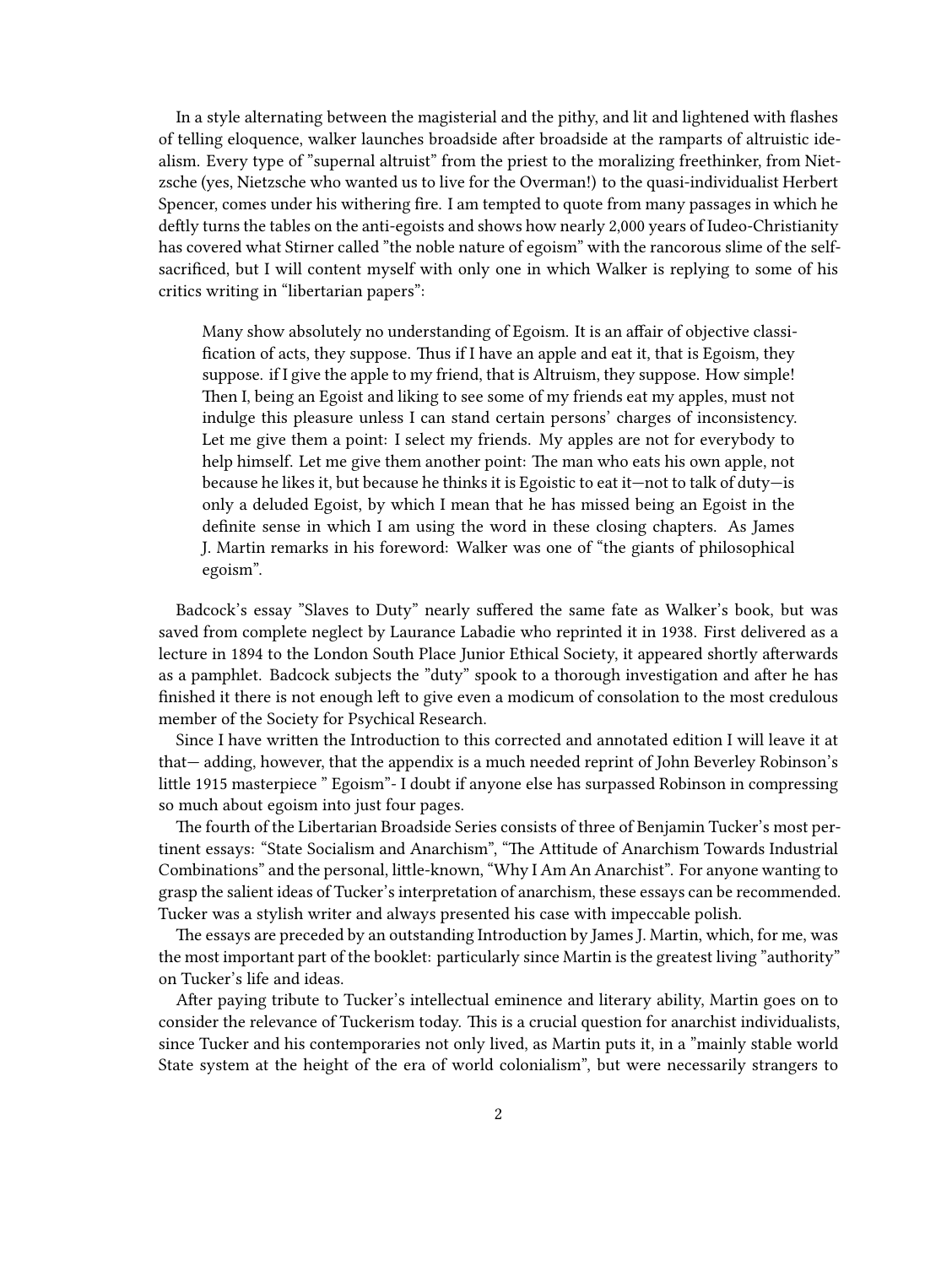our air-conditioned nightmare of nuclear weapons, concentration camps, gas chambers, and the sophisticated repressive techniques of modern collectivist manipulators. The corporate, corporation and warfare states were largely smudges on the horizon when they were most active in formulating their ideas. The problem of the individual versus organized collectives loomed large seventy years ago, but its growth since then has been so staggering that one cannot conceive of its solution, even if one were convinced that individualism could become the active concern of the majority of mankind. As the hero of Paul Herr's novel *Journey Not to End*, remarks: "The true radical in the Age of Organization is a hermit in a cave."

An exaggeration, perhaps, but a pardonable one!

Martin asks what can be done now in this "Age of Organization". Intellectually, those of the opposition who claim Tucker as a precursor, simply repeat the critiques of the past "disguised by present day fashionable stylistic conventions". Actively, there have been no significant operational improvements on the late eighteenth and early nineteenth centuries:

One would be inclined to conclude from the evidence at hand that no new day in the affairs of men is about to dawn. An interminable period of Statist nighttime lies ahead, during which the matter of individual survival will supersede all other goals. It remains to be seen whether radical political activity along the traditional lines of mass politics, which always runs the risk of succeeding and thereupon creating an even worse State, or anonymous individualist philosophical strategies, best lend themselves to meeting the objective adequately.

Not a conclusion to commend itself to those who, seeking utopia, at the same time seek to cripple individualism within the fetters of mass politicking. But for those who are beyond such stupidities, for the remnant who understand what individualism is really about, such strategies will be among the first of their priorities. From "internal exile" to the desperate heroism of militant illegalism, the options lie open. What each will do is up to each…Individualist strategies are the products of individuals — not of groups or parties.